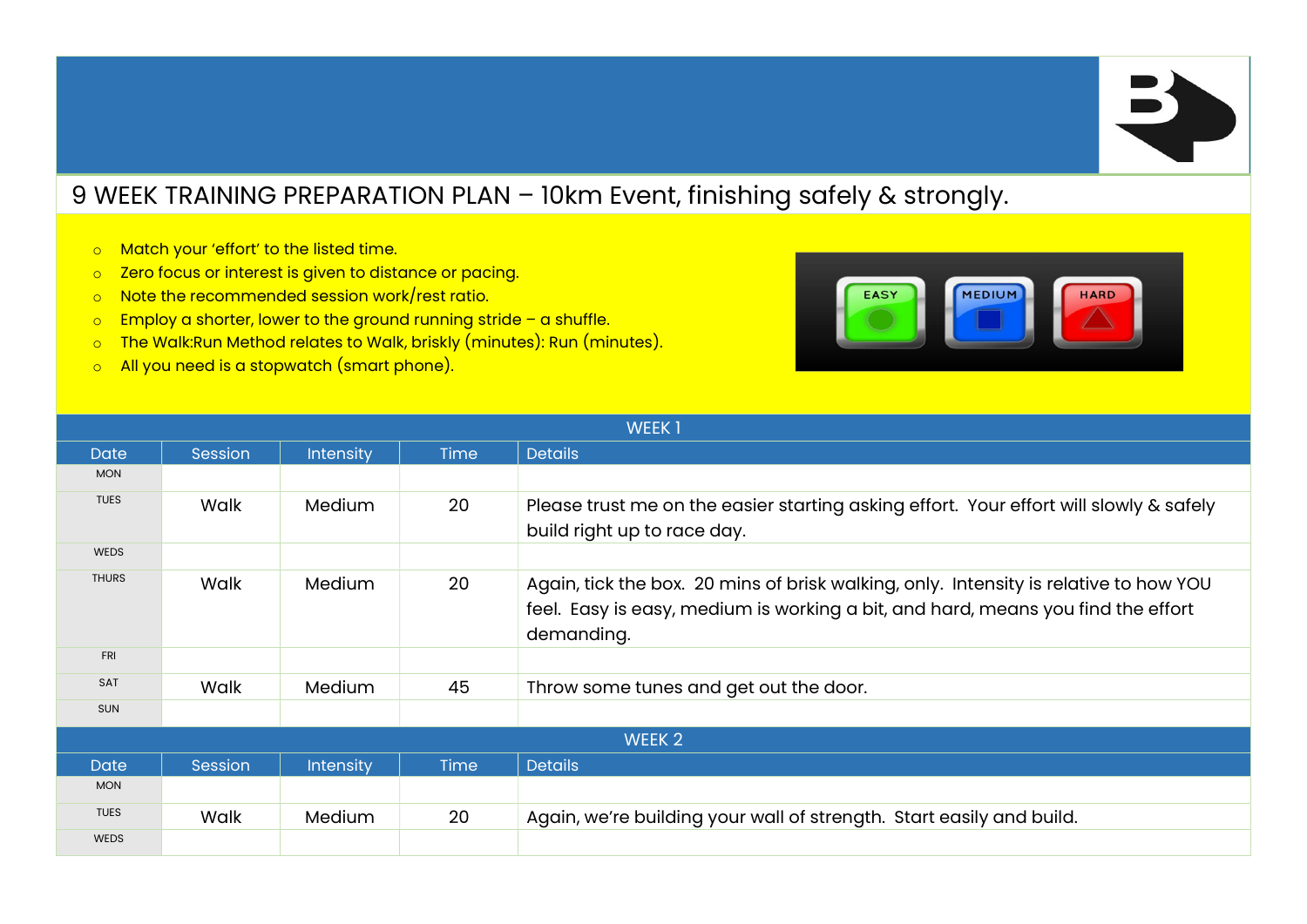| <b>THURS</b>      | Walk     | Medium    | 30   | Add 10 minutes to today's session.<br>There are no tricks.                             |  |  |
|-------------------|----------|-----------|------|----------------------------------------------------------------------------------------|--|--|
| <b>FRI</b>        |          |           |      |                                                                                        |  |  |
| SAT               | Walk     | Medium    | 45   | Fire up and knock over your long session of the week.                                  |  |  |
| SUN               |          |           |      |                                                                                        |  |  |
| WEEK 3            |          |           |      |                                                                                        |  |  |
| <b>Date</b>       | Session  | Intensity | Time | <b>Details</b>                                                                         |  |  |
| <b>MON</b>        |          |           |      |                                                                                        |  |  |
| <b>TUES</b>       | Walk     | Medium    | 20   | Be sure to throw in some hills if this is possible.                                    |  |  |
|                   |          |           |      | Remember, treadmill workouts can be a well-fitting alternative.                        |  |  |
| <b>WEDS</b>       |          |           |      |                                                                                        |  |  |
| <b>THURS</b>      | Walk     | Medium    | 30   | Walking briskly means pressing your walking pace.                                      |  |  |
| <b>FRI</b>        |          |           |      |                                                                                        |  |  |
| SAT               | Walk     | Medium    | 60   | An hour-long session.                                                                  |  |  |
|                   |          |           |      | Tick off your sessions on this program.                                                |  |  |
| SUN               |          |           |      |                                                                                        |  |  |
|                   |          |           |      | WEEK 4                                                                                 |  |  |
| <b>Date</b>       | Session  | Intensity | Time | <b>Details</b>                                                                         |  |  |
| <b>MON</b>        |          |           |      |                                                                                        |  |  |
| <b>TUES</b>       | Walk     | Medium -  | 30   | Find some working effort hills.                                                        |  |  |
|                   |          | hard      |      | It's ok to work a little harder on the ascents. This is good for you.                  |  |  |
| <b>WEDS</b>       |          |           |      |                                                                                        |  |  |
| <b>THURS</b>      | Walk:Run | Medium    | 30   | Ideally on flat terrain.                                                               |  |  |
|                   |          |           |      | Walk (briskly) 4 (minutes): Run (a short, low to the ground shuffle-like) 1 (minute) = |  |  |
|                   |          |           |      | $5$ min x $6 = 30$ min session.                                                        |  |  |
| <b>FRI</b>        |          |           |      |                                                                                        |  |  |
| SAT               | Walk     | Medium    | 60   | An hour-long session.                                                                  |  |  |
|                   |          |           |      | Tick off your sessions on this program.                                                |  |  |
| SUN               |          |           |      |                                                                                        |  |  |
| WEEK <sub>5</sub> |          |           |      |                                                                                        |  |  |
| <b>Date</b>       | Session  | Intensity | Time | <b>Details</b>                                                                         |  |  |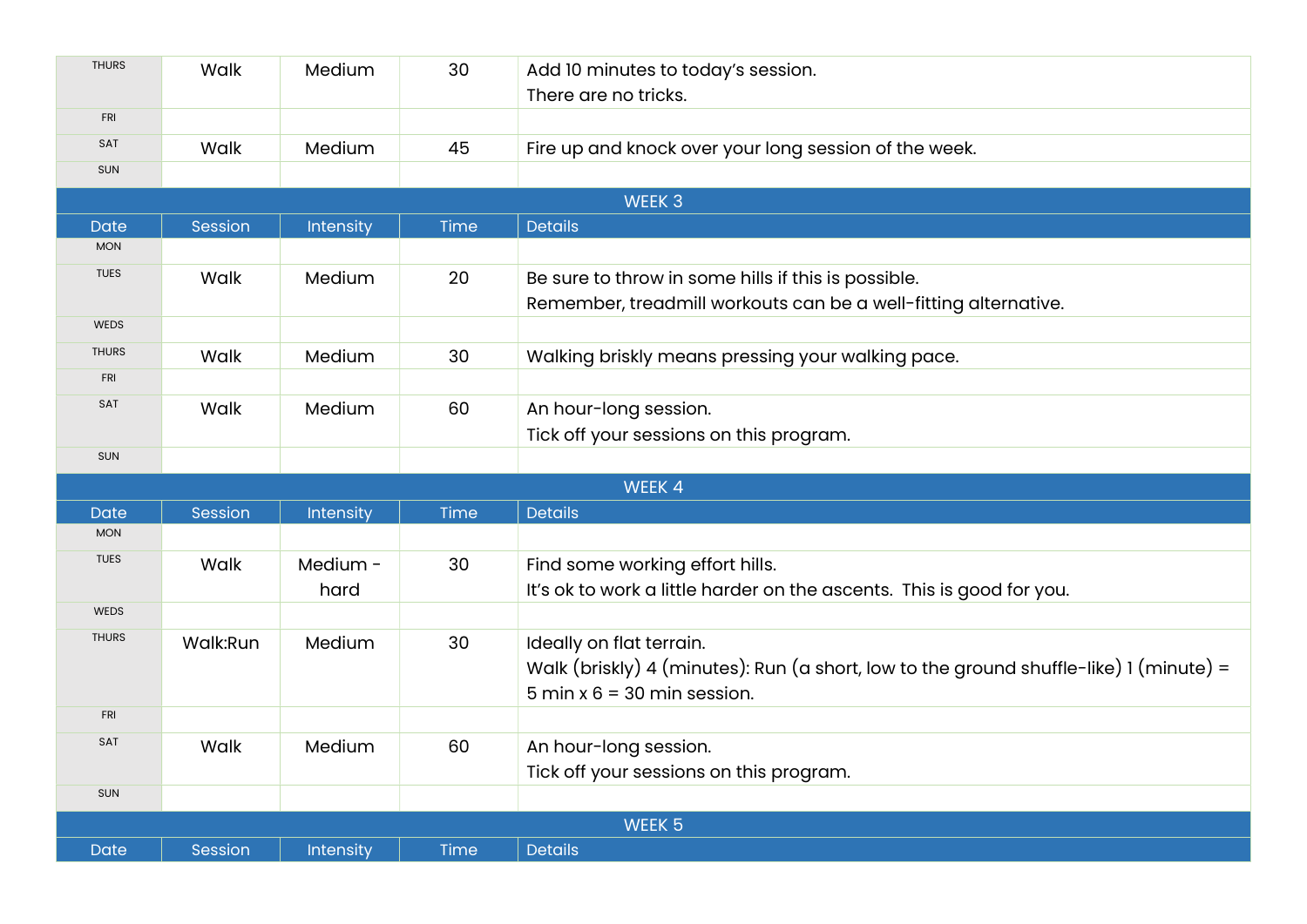| <b>MON</b>   |          |           |             |                                                                                                                                                       |  |  |  |
|--------------|----------|-----------|-------------|-------------------------------------------------------------------------------------------------------------------------------------------------------|--|--|--|
| <b>TUES</b>  | Walk:Run | Medium    | 30          | Ideally on flat terrain.<br>Walk (briskly) 4 (minutes): Run (a short, low to the ground shuffle-like) 1 (minute) =<br>$5$ min x $6 = 30$ min session. |  |  |  |
| <b>WEDS</b>  |          |           |             |                                                                                                                                                       |  |  |  |
| <b>THURS</b> | Walk:Run | Medium    | 30          | Ideally on flat terrain.<br>Walk (briskly) 3 (minutes): Run (a short, low to the ground shuffle-like) 2 (minute) =<br>$5$ min x $6 = 30$ min session. |  |  |  |
| <b>FRI</b>   |          |           |             |                                                                                                                                                       |  |  |  |
| SAT          | Walk     | Medium    | 75          | 75 minutes on your feet.<br>Stop only for a quick drink of water.                                                                                     |  |  |  |
| SUN          |          |           |             |                                                                                                                                                       |  |  |  |
|              | WEEK 6   |           |             |                                                                                                                                                       |  |  |  |
| <b>Date</b>  | Session  | Intensity | Time        | <b>Details</b>                                                                                                                                        |  |  |  |
| <b>MON</b>   |          |           |             |                                                                                                                                                       |  |  |  |
| <b>TUES</b>  | Walk:Run | Medium    | 40          | Ideally on flat terrain.<br>Walk (briskly) 3 (minutes): Run (a short, low to the ground shuffle-like) 2 (minute) =<br>$5$ min x $8 = 30$ min session. |  |  |  |
| <b>WEDS</b>  |          |           |             |                                                                                                                                                       |  |  |  |
| <b>THURS</b> | Walk:Run | Medium    | 30          | Ideally on flat terrain.<br>Walk (briskly) 2 (minutes): Run (a short, low to the ground shuffle-like) 3 (minute) =<br>$5$ min x $6 = 30$ min session. |  |  |  |
| <b>FRI</b>   |          |           |             |                                                                                                                                                       |  |  |  |
| SAT          | Walk     | Medium    | 60          | 20 min brisk walk<br>Walk 2: Run $3 = 5 \times 8 = 40$ mins                                                                                           |  |  |  |
| SUN          | Walk     | Easy      | 30          | 30 min easy walk.<br>This is necessary for your best recovery.                                                                                        |  |  |  |
|              | WEEK 7   |           |             |                                                                                                                                                       |  |  |  |
| <b>Date</b>  | Session  | Intensity | <b>Time</b> | <b>Details</b>                                                                                                                                        |  |  |  |
| <b>MON</b>   |          |           |             |                                                                                                                                                       |  |  |  |
| <b>TUES</b>  | Walk:Run | Medium    | 40          | Ideally on flat terrain.                                                                                                                              |  |  |  |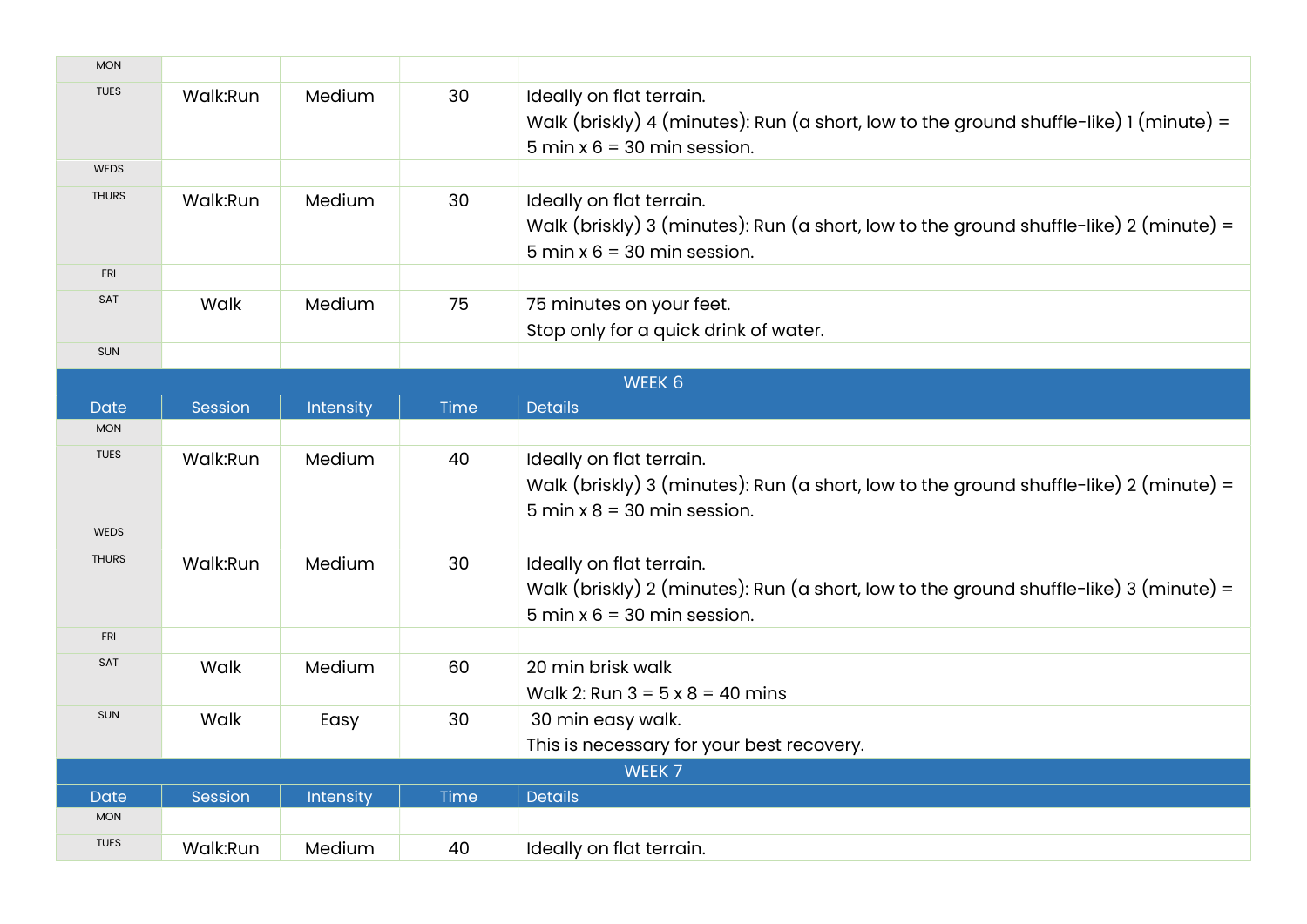|              |          |           |      | Walk (briskly) 3 (minutes): Run (a short, low to the ground shuffle-like) 2 (minute) =                                                                |  |
|--------------|----------|-----------|------|-------------------------------------------------------------------------------------------------------------------------------------------------------|--|
|              |          |           |      | $5$ min x $8 = 30$ min session.                                                                                                                       |  |
| WEDS         |          |           |      |                                                                                                                                                       |  |
| <b>THURS</b> | Walk:Run | Medium    | 30   | Ideally on flat terrain.<br>Walk (briskly) 1 (minutes): Run (a short, low to the ground shuffle-like) 4 (minute) =<br>$5$ min x $6 = 30$ min session. |  |
| <b>FRI</b>   |          |           |      |                                                                                                                                                       |  |
| SAT          | Walk     | Medium    | 60   | 20 min brisk walk<br>Walk 2: Run $3 = 5 \times 8 = 40$ mins                                                                                           |  |
| SUN          | Walk     | Easy      | 30   | 30 min easy walk.                                                                                                                                     |  |
|              |          |           |      | This is necessary for your best recovery.                                                                                                             |  |
|              |          |           |      | WEEK 8                                                                                                                                                |  |
| <b>Date</b>  | Session  | Intensity | Time | <b>Details</b>                                                                                                                                        |  |
| <b>MON</b>   |          |           |      |                                                                                                                                                       |  |
| <b>TUES</b>  | Walk:Run | Medium    | 40   | Ideally on flat terrain.<br>Walk (briskly) 3 (minutes): Run (a short, low to the ground shuffle-like) 2 (minute) =<br>$5$ min x $8 = 30$ min session. |  |
| <b>WEDS</b>  |          |           |      |                                                                                                                                                       |  |
|              |          |           |      |                                                                                                                                                       |  |
| <b>THURS</b> | Walk:Run | Medium    | 30   | Ideally on flat terrain.<br>Walk 10: Run $5 = 15 \times 3 = 45$ mins.                                                                                 |  |
| <b>FRI</b>   |          |           |      |                                                                                                                                                       |  |
| SAT          | Walk     | Medium    | 60   | 20 min brisk walk<br>Walk 2: Run $3 = 5 \times 8 = 40$ mins                                                                                           |  |
| SUN          | Walk     | Easy      | 30   | 30 min easy walk.<br>This is necessary for your best recovery.                                                                                        |  |
| WEEK 9       |          |           |      |                                                                                                                                                       |  |
| Date         | Session  | Intensity | Time | <b>Details</b>                                                                                                                                        |  |
| <b>MON</b>   |          |           |      |                                                                                                                                                       |  |
| <b>TUES</b>  | Walk:Run | Medium    | 40   | Ideally on flat terrain.<br>Walk (briskly) 3 (minutes): Run (a short, low to the ground shuffle-like) 2 (minute) =<br>$5$ min x $8 = 30$ min session. |  |